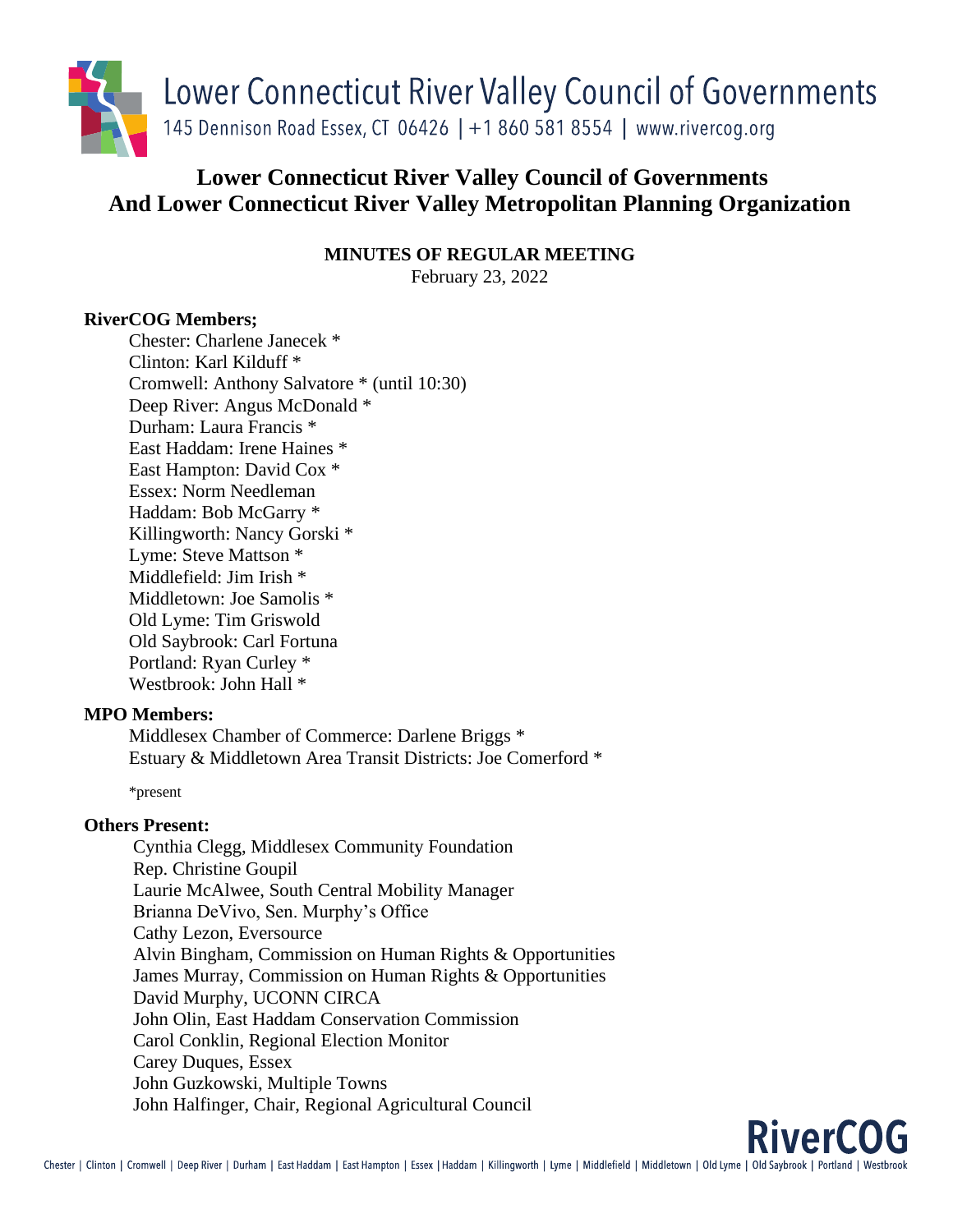## **Staff Present:**

Sam Gold Eliza LoPresti Robert Haramut Kevin Armstrong Janice Ehle/Meyer Margot Burns Paula Fernald Megan Jouflas

## 1. **Call to Order, Roll Call, Introductions**

Chairman Salvatore called the meeting to order at 9:02 A.M. The meeting was held via Zoom teleconference.

*Mr. Cox moved to add item 6i, HHW Update; second by Mr. Samolis. Vote was unanimous in favor.*

## 2. **Public Speaking**

## **a. Regional Election Monitor Update – Carol Conklin**

Ms. Conklin stated that the registrars are now working on their yearly canvas clean-up of voter lists. The registrars in towns that have been affected by redistricting also have another set of projects on their plate related to that.

Rep. Goupil stated that the legislative session is moving quickly. She asked that those interested in supporting legislation send a letter. One thing that is being worked on is regional building official resources and streamlining those functions.

Brianna DeVivo of Senator Murphy's office stated that the Senate is finalizing the budget. Impending crisis between Ukraine and Russia is taking up a lot of their time.

## 3. **Presentation on Requirements for the Commission on Human Rights and Opportunities – Alvin Bingham & James Murray**

Mr. Bingham discussed compliance with the Commission on Human Rights and Opportunities (CHRO) on municipal contracts on brick and mortar construction projects over \$50,000. The presentation will be forwarded to members after this meeting.

#### 4. **Presentation on CIRCA's Resilience 2.0 Program – David Murphy**

CIRCA is running their Resilience 2.0 program, which is an update of their original resilience program. The original resulted in social vulnerability mapping, a climate change index (for flood and heat), and identified opportunities for resilience programs, all with HUD funding. Resilience 2.0 will be deployed with state funding and will be focused on planning to provide technical assistance for various challenges. This will leverage town hazard mitigation plans. Each municipality should designate a person to meet with them. Ms. Burns noted that this might be good to do with the hazard mitigation plan committee already in place, though a few new reps are needed to replace some CEOs.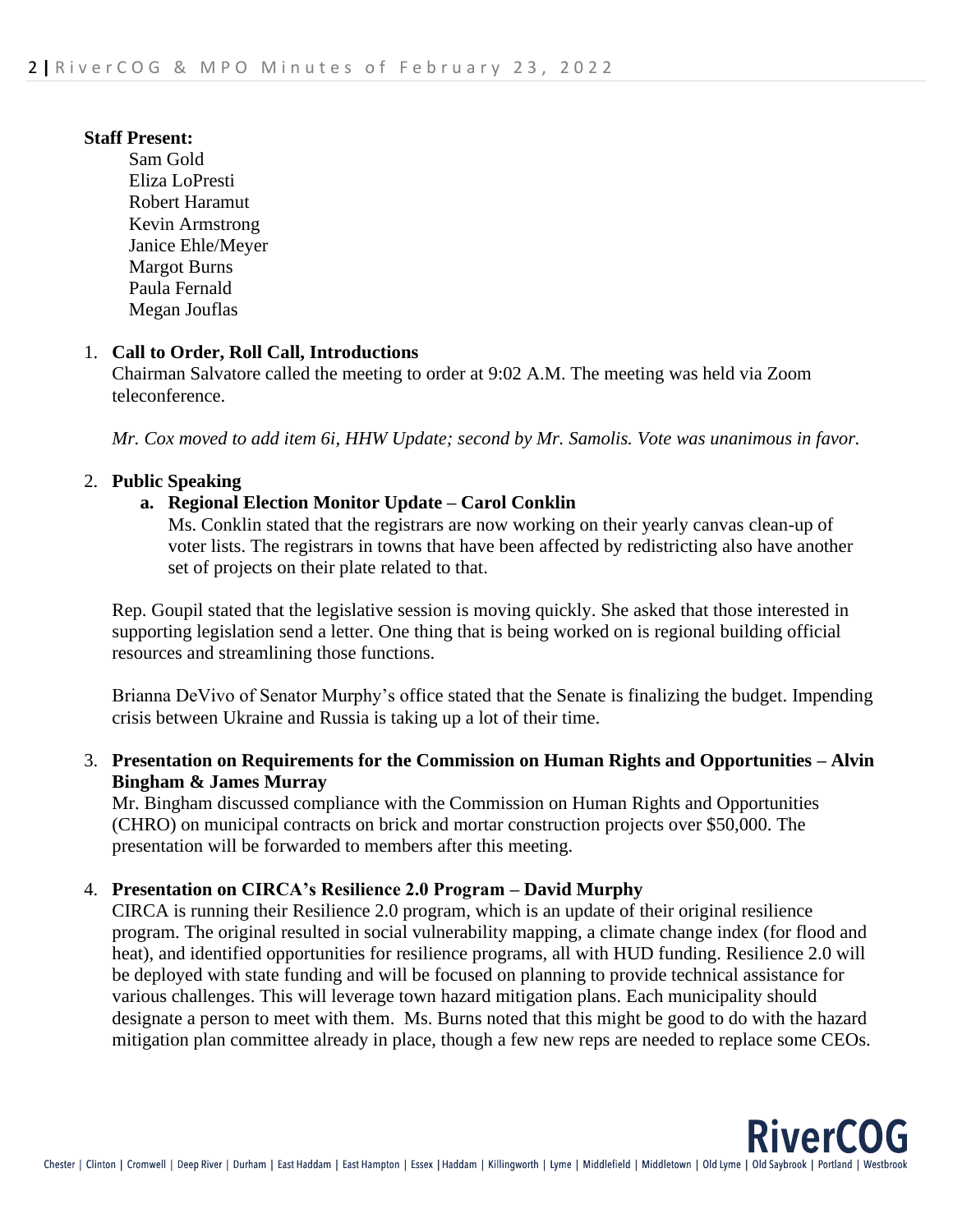## 5. **LCRVMPO Business**

#### **a. Approval of Minutes of January 26, 2022 LCRVCOG & LCRVMPO Meeting**

*Mr. Cox moved to approve the minutes of the January 26, 2022 meeting; second by Mr. Hall. Vote was unanimous in favor.*

#### **b. Approval of Minutes of February 9, 2022 Special LCRVCOG & MPO Meeting**

*Mr. Cox moved to approve the minutes of the February 9, 2022, Special Meeting; second by Mr. McGarry. Vote was unanimous in favor.*

#### **c. Other Transportation Updates (Bike/Ped Plan, I95 PEL Study, Etc.)**

Mr. Haramut reported that the draft Bike/Ped Plan will be presented to the Regional Planning Committee next week, and they are hoping to wrap it up within the next month.

There will be a Planning and Environmental Linkage (PEL) Study on I95 to look at future and existing conditions, purposeful impacts, permitting assessments, and more on the section from Branford to the RI state line. This is a Federal Highway tool to speed up the NEPA process. CT DOT or CDM Smith will be reaching out to towns involved.

## **d. Update from Transit Districts**

Mr. Comerford reported that they now have access to the new facility at 91 N. Main, Middletown, the next step is design. Next priorities are determining the shoreline facility location and looking at the passenger terminal in downtown Middletown to make sure it still fits the busses. Proposals have been received for consultants to conduct a fare study, they are under review. They are waiting on responses to HR and Marketing RFPs.

#### 6. **LCRVCOG Business**

## **a. Packaging of Projects for Infrastructure Bill Programs**

Mr. Gold stated that there are individual town projects that will be more attractive for funding if they are bundled together into regional or statewide concepts. The notice to fund has not yet come out. Mr. Gold has plans to discuss this with Commissioner Boughton at the end of this week. There is federal funding available as well, so if the projects are not state-funded, they can be ready to submit for discretionary. He asked all to get back to him with ideas for projects.

#### **b. Regional Agriculture Council Farm Equipment Purchase (motion)**

The Regional Agricultural Council (RAC) is receiving \$49,000 from the Dept. of Agriculture to purchase no-till farm equipment to be shared by regional farmers. They've agreed to purchase a no-till drill from Zimmerman Farm Equipment for \$22,200 and a roller-crimper from INJ for \$6,490, for a total of \$28,690 for the first two pieces. Three bids were received for the drill but there was nothing else comparable for the roller-crimper. Sole source forms are being filled out now.

*Mr. Hall moved to expend \$28,690 for the two pieces of shared no-till farm equipment, Mr. McGarry seconded. A caveat was added to the motion that all purchased equipment will be held and not used until questions and issues discussed here are resolved. Vote was unanimous in favor.*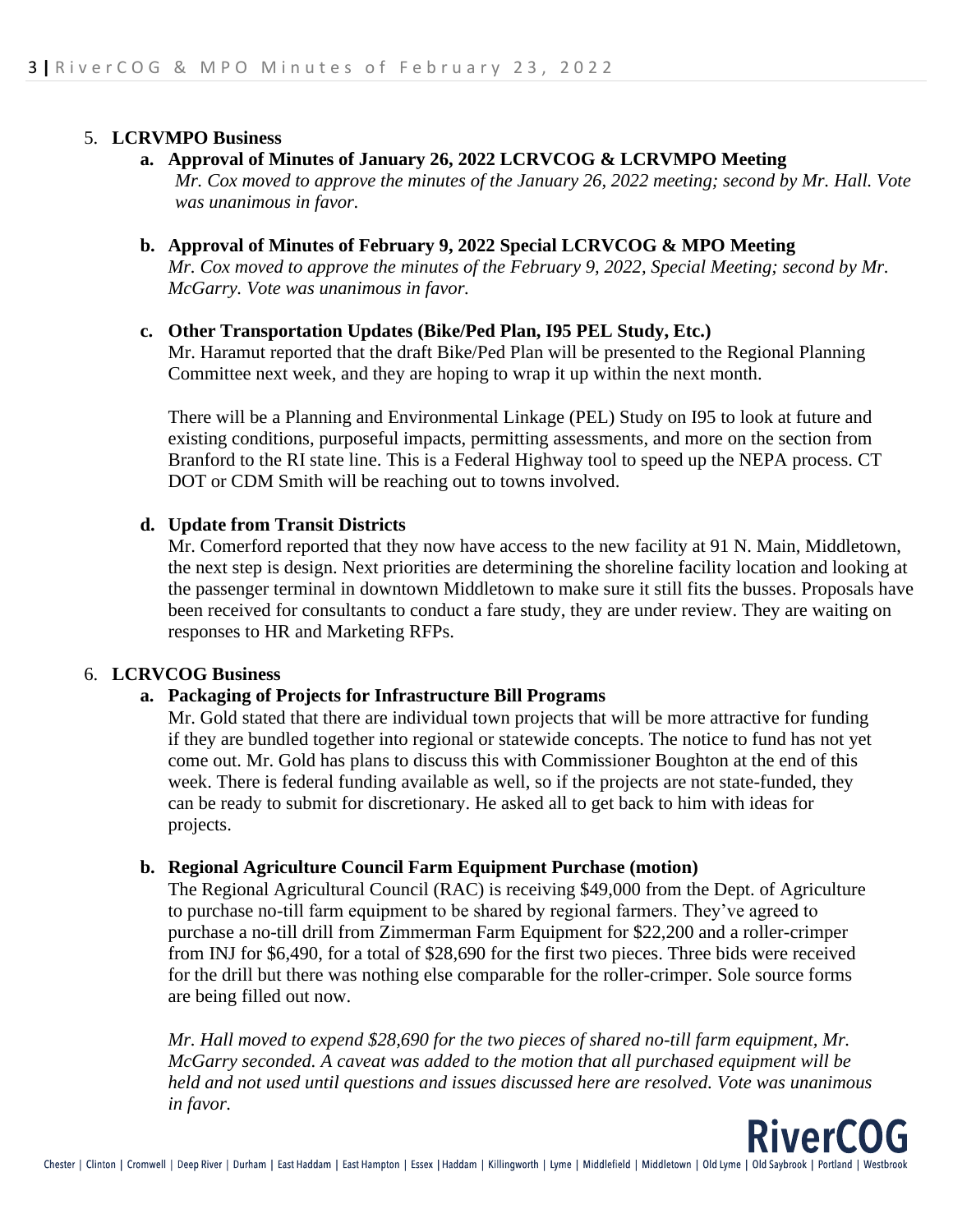*Discussion: Mr. Hall stated that he supports the purchase but has concerns about working out the logistics. He recommends that a trailer is also purchased to move the equipment around. Some questions he had include: Where will it be stored? Will it be secure? Who holds the insurance? How will it get to the other side of the river?* 

*Ms. Ehle/Meyer agreed with all Mr. Hall said and stated that they are working on those details now.*

*Chairman Salvatore suggested storing it at a public works department until the details are worked out. He stated there needs to be a fair and equitable solution for using the equipment. While he agrees that the details need to be worked out he doesn't want to hold up the vote, and therefore the purchase.* 

*Mr. McGarry agreed with all stated above. He had a discussion with Mr. Halfinger, the RAC Chairman, about this the evening before. There is a model that the UCONN Extension Center has that can be followed. He stated the RAC is aware of all the details that need to be worked out.*

*Ms. Francis stated there is a model through DEMHS on administering shared equipment as well. She noted the need for a trailer and her concerns about the COG owning a lot of equipment. She asked which municipalities have trailers that could be used if a farmer in that community wanted to use the equipment. At least the municipalities of Durham, Cromwell, Middlefield, East Hampton, East Haddam, Middletown, Haddam, and Deep River raised their hands. There may be more that couldn't be seen on the screen at the time.*

*Mr. Gold stated that in a case where the town may not have a trailer available, a day rental rate could be arranged with possible reimbursement. Ms. Francis asked if it's unreasonable to ask to the farmer to pay, to which he replied no.* 

*Representative Goupil stated that they have been working with the DMV and CT DOT to clarify the rules around transporting the farm equipment. She read from an email received, which ultimately stated that they would need to look into using a trailer.* 

*Chairman Salvatore stated that it is legal to take the tractor on local roads. Mr. Hall noted that it cannot go on the interstate or Route 9. Ms. Ehle/Meyer verified that.* 

*Mr. McDonald stated that he agrees with Mr. Hall's and Ms. Francis's concerns about the COG owning equipment. He is not sure that we should go ahead with the purchase until the questions are answered. He asked why we would buy it before we have the answers.*

*Mr. Guszkowski stated that there is a resource and potential alternate path through the CT Resource & Development Center (RC&D), of which he is the Chair. They have a model for sharing equipment. He also stated that he can approach the RC&D council for their expertise and possible partnership in management if the COG is reluctant to own the equipment.*

*Chairman Salvatore noted that we can require that the user produce an insurance bond. He noted that the grant was given and already accepted by the COG so we should many*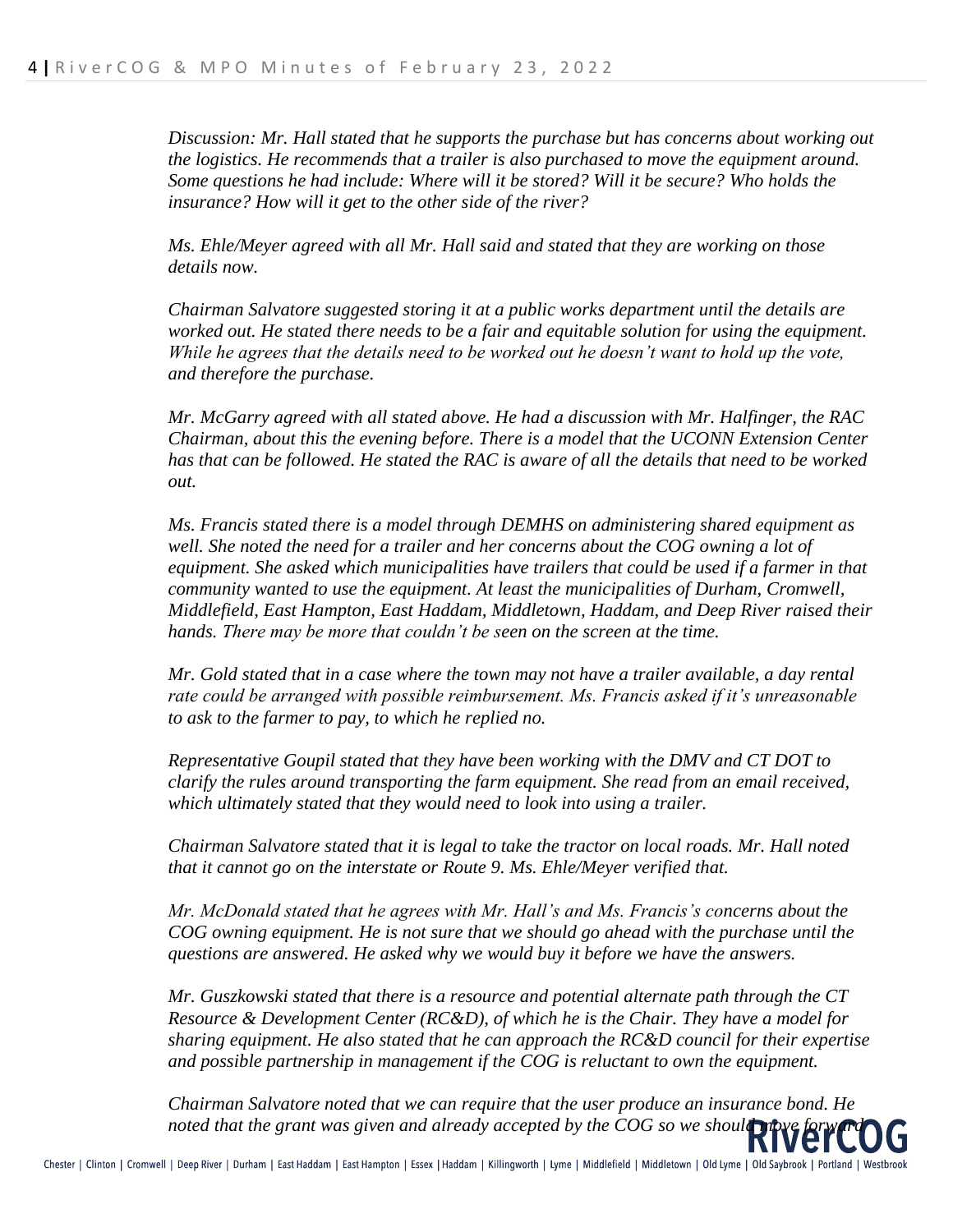*with the purchase. Ms. Ehle/Meyer stated that these are the first two items to purchase from that grant. Chair Salvatore confirmed that the COG authorized the grant application.*

*Mr. Irish asked if the COG owns other equipment. Mr. Gold replied no, except for some supplies for the HHW collections. He also noted that Northwest Hills COG has a model for owning and lending shared equipment that we can follow.* 

*Mr. Hall stated that the equipment should be ordered because it takes months to come in. He just has those questions on management and who is holding the liability. But that yes, we should move forward.* 

*Ms. Ehle/Meyer stated that the RAC is working with RC&D, who have been consulting on the whole process.* 

*Chairman Salvatore added a caveat to the motion that purchased equipment will be held until all issues are resolved.* 

## c. **Consultant for Creation of the Comprehensive Economic Development Strategy (CEDS) (motion)**

*Mr. Cox moved to authorize the Chairman or the Executive Director to enter into agreement with Ninigret Partners to create the CEDS Plan, conditional on receiving the grant award. Second by Ms. Francis. Vote was unanimous in favor.*

## **d. Legislative Update**

Mr. Lovejoy discussed pertinent current legislation including the accreditation status for law enforcement agencies, waste management, food donation program, community and economic development, children's mental health, extended producer responsibilities, an act establishing an office of aquatic invasive species, state plan of conservation & development, and tax assessments. Chairman Salvatore asked that Mr. Lovejoy look into state accreditation for law enforcement. There was discussion on the current legislation.

#### **i. Discussion of Amendment to 2022 Legislative Agenda Concerning Car Taxes**

There are proposed bills that address the depreciation schedule and mil rate cap for motor vehicles. The mil rate cap at 29 will impact a large group of towns in our region. There was discussion on the state's ability to stick to the plan of issuing refunds to the towns that are affected. Mr. McGarry suggested that the state send the money directly back to car registrants, rather than the towns. Rep. Goupil stated that comments are needed for these pieces of legislation. She has concerns about artificial inflation of grand lists and another unfunded mandate through the state.

At this time Chairman Salvatore exited the meeting; Secretary Laura Francis took over chairing the meeting.

#### e. **Update on ARPA Regional Projects**

i. **Document Digitization and ARPA Grant Administrations and Reporting Assistance RFPs**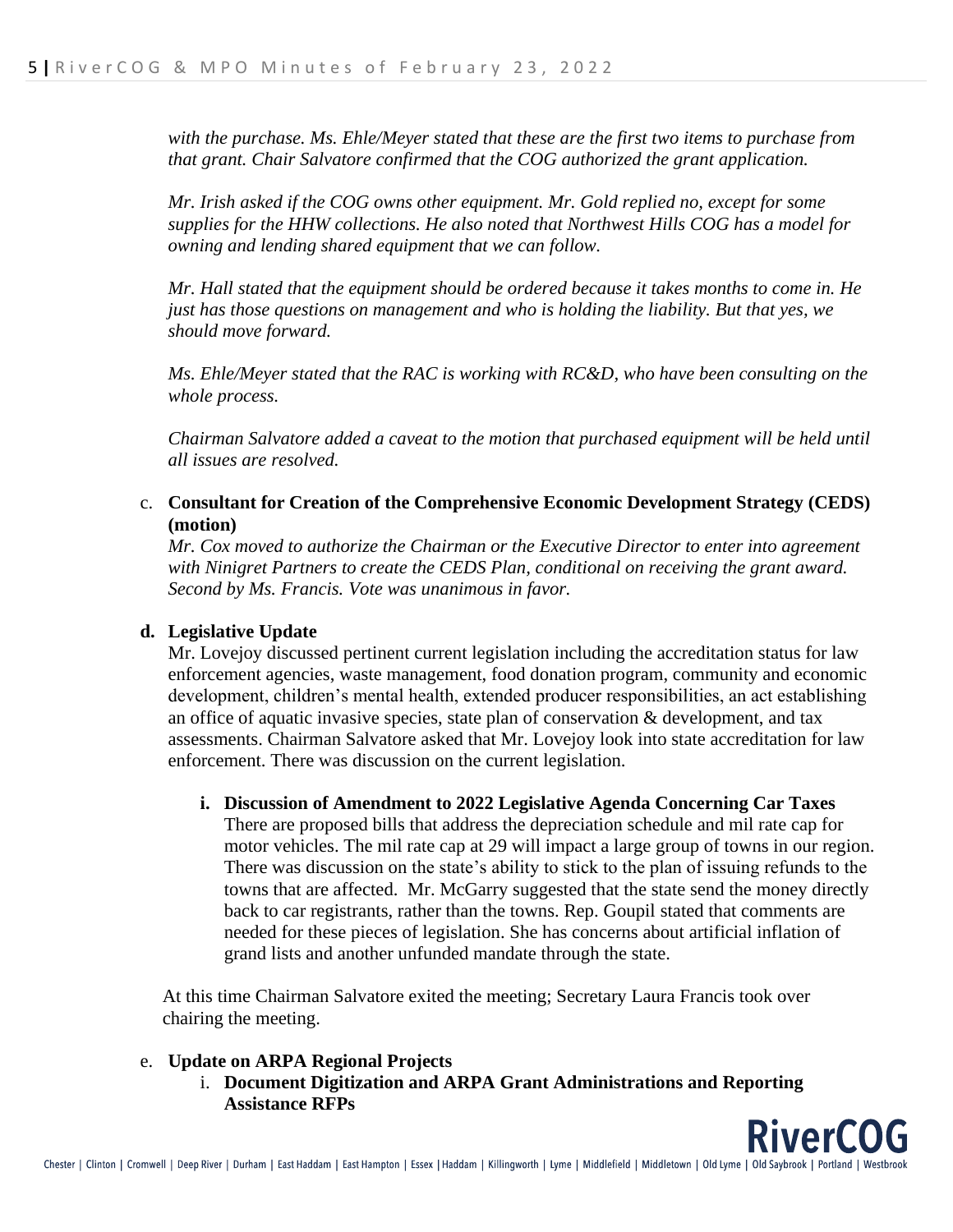Mr. Armstrong is reviewing the submissions to the document digitization RFP. It is hoped that the selection committee will meet this week to discuss the seven submissions and narrow that down to three firms to interview. There may be budget constraints on some parts of the project. It was noted that whatever solution the group decides to go with needs to be versatile as towns would like to pick and choose which services they utilize. The goal in doing this is to facilitate shared regional staff.

Mr. Gold reported that with towns being able to take the standard allowance of up to \$10 million, the reporting for ARPA fund projects is now simplified. The need for assistance from an outside firm may be eliminated. Part of the grant being received from DECD (from CARES Act funding) includes a shared recovery coordinator. That person could possibly assist towns with this function. Mr. Gold recommended that we cancel the RFP and use the long-term recovery coordinator to fill in the gaps.

## ii. **Update on ARPA Final Rule/Reporting Requirements**

In addition to what was discussed above, Mr. Cox stated that he learned recently that if ARPA funds are used for any type of school construction the project is no longer eligible for state funds. Rep. Goupil will be asked to look into this for the group.

## **f. Update on Regional Housing Plan**

Ms. Jouflas reported that the regional part of the plan is in its initial draft. That is temporarily parked while we work on the 8-30j portion of the plan for each municipality through mid-March. The complete draft should be out for comment in April and is on target to be completed for the June 1 deadline.

## **g. Lower CT River Land Trust Update**

Ms. Burns reported that the second annual Dr. Melvin Woody Conservation Award was presented to Janet Stone of the Deep River Land Trust. The LCRLT is working on a trail challenge project, the funds raised from which will possible be put toward hiring a stewardship coordinator. The week of Feb. 28 is national invasive species awareness week, during which there will be a congressional briefing on managing hydrilla in the Connecticut River on March 3 at 10:00 am.

#### **h. DEMHS Update**

Mr. Manke stated that the DEMHS SHMOs (state hazard mitigation officers) are always available to help anyone with questions. He asked that those that aren't able to attend the Region 2 REPT steering committee meetings submit a 2022 proxy letter to his office so each municipality can vote on purchases. His office is starting an asset review for planning and upgrade purposes. Mr. Manke will hold a new CEO briefing at a day/time to be determined. He also urged all to take advantage of the free cyber security training by REPT. There is a new grant manager named Kendall Bobula.

#### **i. Household Hazardous Waste Update**

Ms. Ehle/Meyer reported that the collection dates are secured for the season with the vendor, but locations still need to be confirmed. She would like to add three more at town properties or schools.